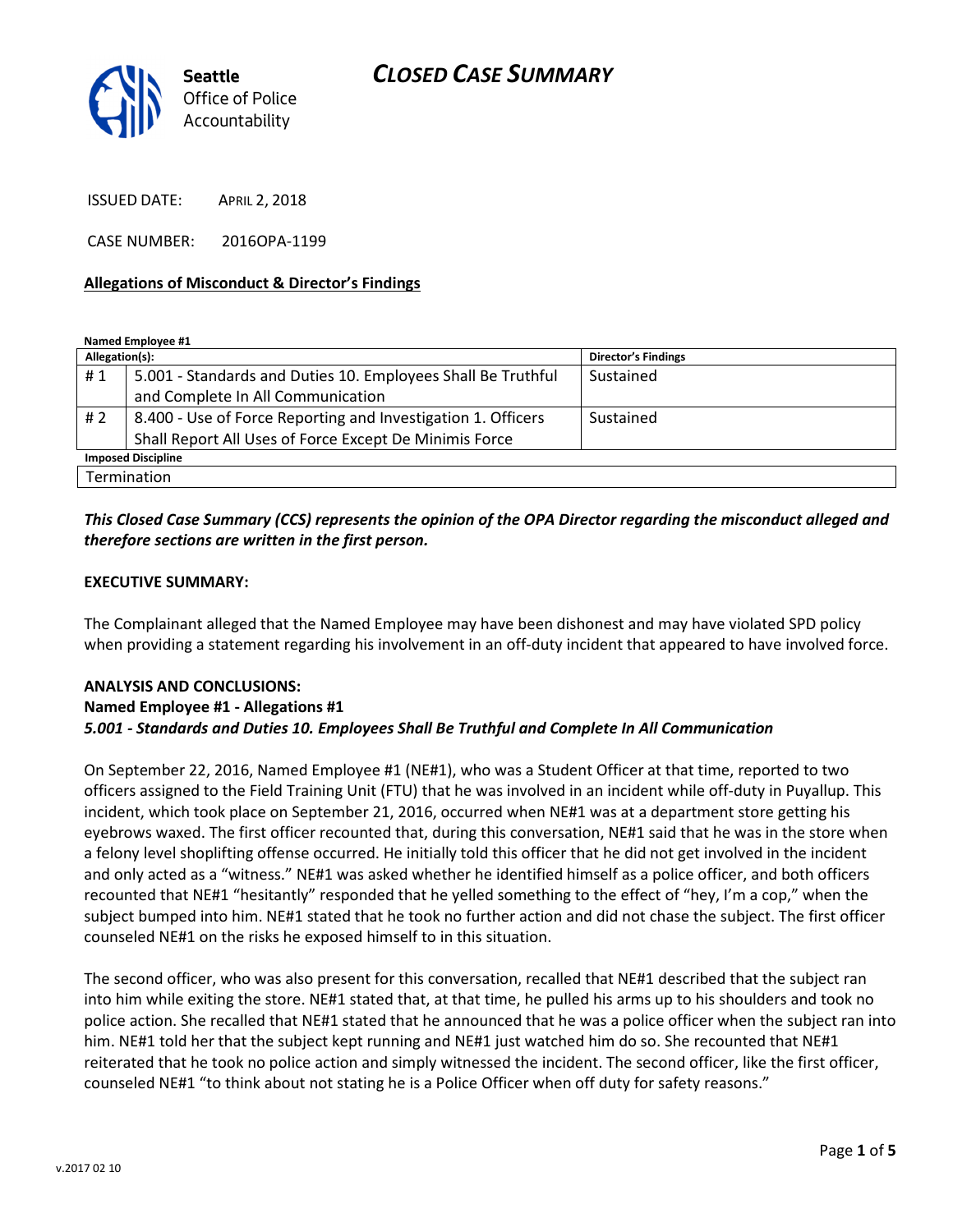# CLOSE CASE SUMMARY

OPA CASE NUMBER: 2016OPA-1199

On September 28, 2016, NE#1 wrote an email to the FTU formally describing his role in the September 21 incident. NE#1 wrote that he had his eyes closed when heard the manager start yelling at someone who was stealing from the store. He opened his eyes and saw an Asian male running in his direction towards the exit. NE#1 explained that he was seated at that time near the exit. NE#1 stated that the male: "barreled down the aisle and pushed over the employee and myself." NE#1 further indicated the following:

I instinctively grabbed his backpack from the floor and then let it go when I realized I shouldn't jump into anything physical. The male pushed us away and I told him, "Hey man, quit it. I'm a cop" with the hopes he'd just give in but obviously that did not happen. The manager told me and the employee to not touch him cause she didn't want to risk getting sued and violating their policy. The employee and I both kept our hands off of him and the male then began sprinting out of the store.

After receiving this written disclosure from NE#1, the FTU conducted a follow-up inquiry into this matter. The FTU learned that there was no police report generated for this incident. The FTU spoke to the store's manager, who recalled the incident. She stated that when the shoplifter was attempting to leave the store, she saw NE#1 approach the subject. She recounted telling NE#1 to not touch the subject. She explained to the FTU that this subject had been violent in the past. She observed NE#1 grab the subject's backpack as the subject walked by, but NE#1 was unable to stop him. The subject then left the store.

The FTU also spoke with the store employee who was waxing NE#1's eyebrows at the time of the incident. She stated that she heard the manager tell the subject to stop and that she recognized the subject from a prior shoplifting incident. She recounted that NE#1 asked her what was going on and she told him that the subject was about to shoplift. She said that NE#1 asked her if she wanted him to stop the subject and she told him no because she did not want him to get hurt. He said that he was a police officer and that he could stop the subject, and she said "ok." NE#1 then walked over to the subject and tried to stop him by attempting to grab his backpack. She heard NE#1 identify himself as a police officer.

The FTU also spoke with the store employee who was waxing NE#1's eyebrows at the time of the incident. She stated that she heard the manager tell the subject to stop and that she recognized the subject from a prior shoplifting incident. She recounted that NE#1 asked her what was going on and she told him that the subject was about to shoplift. She said that NE#1 asked her if she wanted him to stop the subject and she told him no because she did not want him to get hurt. He said that he was a police officer and that he could stop the subject, and she said "ok." NE#1 then walked over to the subject and tried to stop him by attempting to grab his backpack. She heard NE#1 identify himself as a police officer.

The FTU obtained and reviewed third party video taken by security cameras in the store. The video showed NE#1 following the subject through the aisles of the store, while the subject put items into his backpack. At one point, the subject noticed that NE#1 was following him when he turned up an aisle and as they looked at each other. The subject then began to hastily make his way out of the store. The video then showed NE#1 waiting for the subject at the entrance of the store. The subject moved by NE#1 and NE#1 appeared to grab at his backpack. When the subject had gotten to the front right of NE#1, NE#1 appeared to push him with both hands. This caused the subject to fall sideways into a display, knocking it to the ground. The subject then ran out of the store. The conclusion of the video showed NE#1 picking up the display.



Seattle

Office of Police Accountability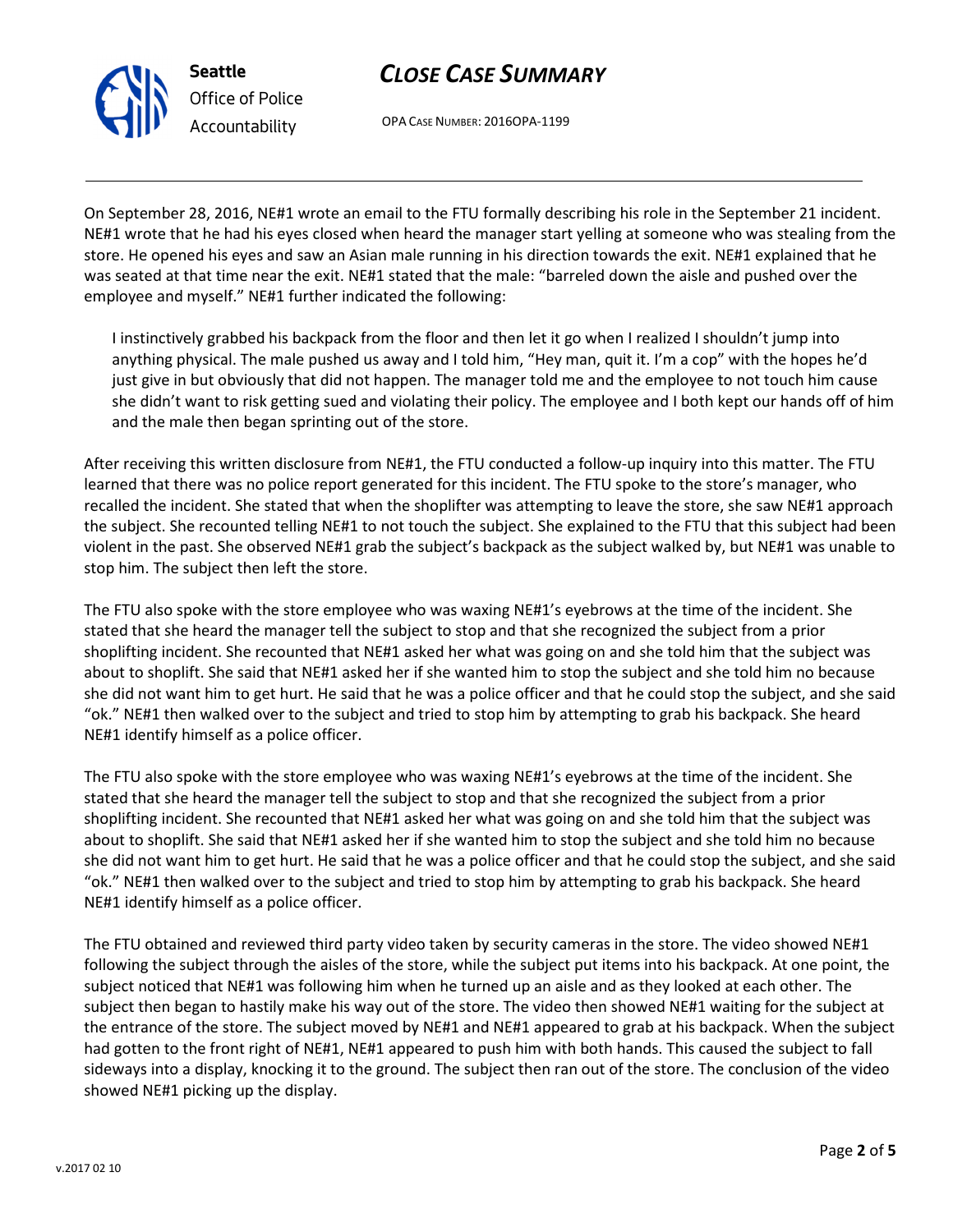v.2017 02 10

# CLOSE CASE SUMMARY

OPA CASE NUMBER: 2016OPA-1199

This matter was referred to OPA by the FTU, given its concerns after reviewing the video and comparing that to NE#1's statements. OPA then initiated its investigation, which included reviewing documentary evidence, emails, and the third-party video, as well as interviewing NE#1. The Department terminated NE#1's employment during the pendency of OPA's investigation into this matter.

At his OPA interview, NE#1 again described what occurred on the date in question. He contended that his email was misconstrued to suggest that both he and a store employee were pushed on the date in question. Instead, NE#1 said that he meant to write that he was pushed during the incident, but that the store employee was pushed during a prior incident. NE#1 recounted that he was pushed into a banner or a shelf by the subject ("No, no, well, when I, when I got up and I said, hey, chill out, I'm a cop. When he was coming past me and I reached in the bag, he pushed, pushed me into the – there's, like, a banner or a shelf or something."). NE#1 further told OPA that he was "100% sure" that he did not physically touch the subject. NE#1 stated that, while he was involved in the incident, he did not believe that he used force that needed to be reported. NE#1 further told OPA that, after the subject left the store, NE#1 went to look for him at a Red Robin; however, the subject was already gone when he arrived there. This detail was not included in his prior written statement. NE#1 recounted that he then went back to the store and finished getting his eyebrows waxed.

OPA asked NE#1 what the policy was for student officers to engage in law enforcement activities while off-duty. NE#1 responded that he was told to "be a good witness." NE#1 recounted that he reported this incident to his chain of command the next day. He stated that they asked whether he was a victim or a witness and, because he was not a victim, he stated that he was a witness.

OPA then showed the video of the incident to NE#1. He stated that he did not remember following the subject through so many aisles. He also stated that, while he saw that the subject, not himself, was pushed into the display, he remembered this incident differently.

At his OPA interview, NE#1 further disclosed that this was not the first time he had been involved in an incident while off-duty. In the first, he was engaged in a dispute with another motorist, during which the other motorist learned that NE#1 had a firearm. Police arrived at the scene but no action was taken towards NE#1. That same day, his car was broken into and some of his equipment (but not his firearm) was stolen. In the second incident, a witness reported that NE#1 was armed in a casino. He was told by an officer that he could not carry in that casino and he apologized, but no further law enforcement action was taken towards him. After these incidents, which occurred prior to this case, NE#1 was warned to be more careful when off-duty.

SPD Policy 5.001-POL-10 requires that Department employees be truthful and complete in all communications. Here, it was alleged that NE#1's various statements concerning his involvement in this case were deliberately and materially false and misleading, and that this conduct constituted dishonesty in violation of Department policy. Based on my review of the evidence, and applying the higher burden of proof required for this allegation, I find that NE#1 was materially dishonest in his recounting of this incident.

First, NE#1's initial description of himself as a "witness" rather than an involved party was contrary to the video. In the video, NE#1 followed the subject around the store, actively pursued the subject when he attempted to leave the store, and used force on the subject to prevent him from shoplifting.



Seattle

Office of Police Accountability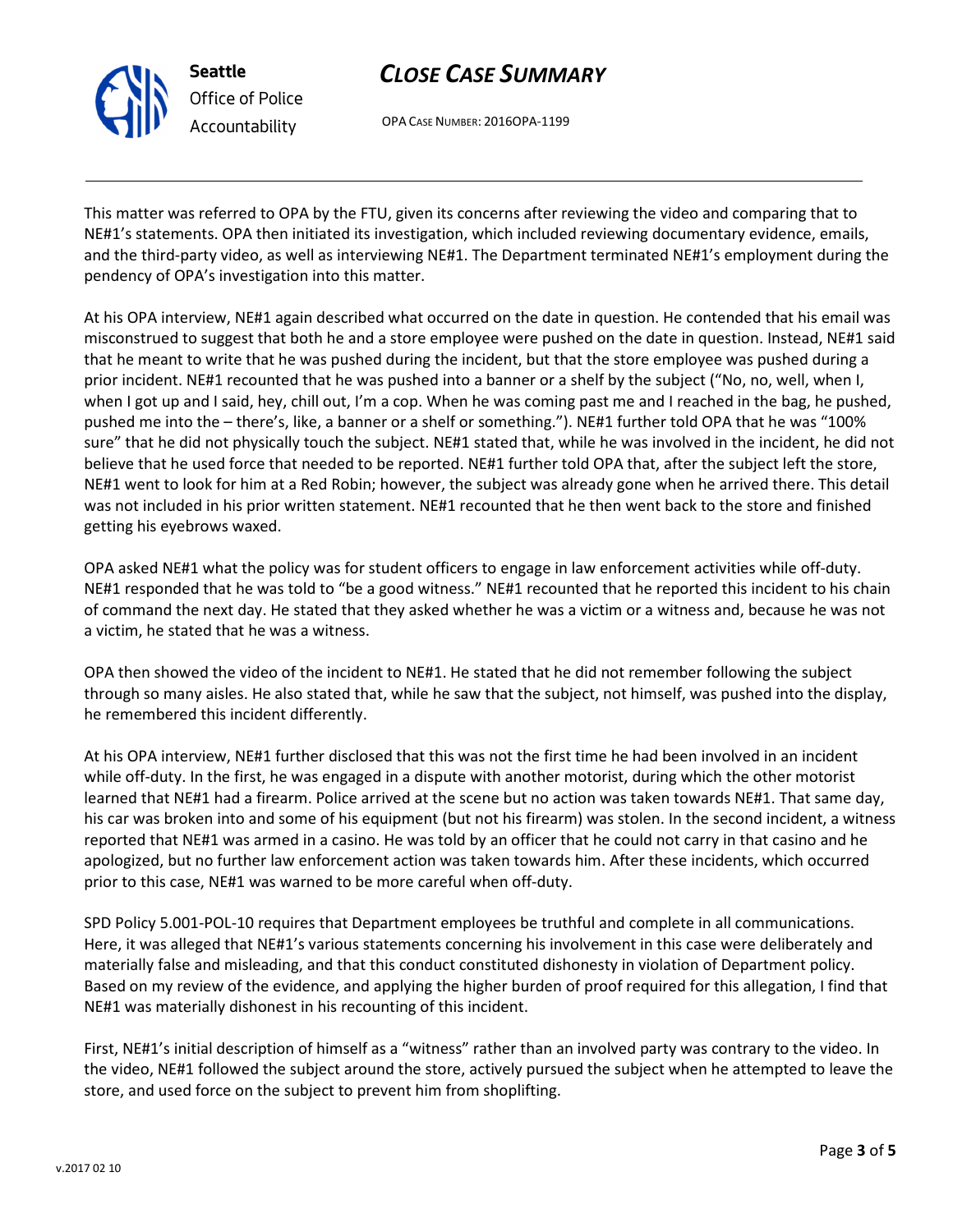

# CLOSE CASE SUMMARY

OPA CASE NUMBER: 2016OPA-1199

Second, and similar to the above, NE#1's contention that he did not engage in law enforcement activity while offduty was also false. This statement was disproven by both the video and by the discussion he had with the woman who was waxing his eyebrows at the time. Notably, he told her that he was a police officer and could stop the subject and she heard him then identify himself to the subject as a police officer. Moreover, even after the subject left the store, NE#1 went outside to look for him, even following him into a Red Robin. This information was not disclosed to his supervisors.

Third, NE#1's written statement that the subject "barreled down the aisle" and pushed NE#1 and a female employee over was also untrue. NE#1 told OPA that he meant that the subject pushed the female employee over on a previous occasion; however, this was simply contrary to the plain language of his email. Moreover, even if this is true, the video conclusively shows that NE#1, himself, was not knocked over. Further, later in his written statement, he stated that the subject "pushed us away." Again, the video conclusively proved that this did not occur.

Fourth, NE#1's statement to his supervisors that his pulled his arms up to his shoulder when the subject ran into him was also inconsistent with the objective evidence. Contrary to running into NE#1, the subject actively tried to avoid him. NE#1, not the subject, initiated the physical contact between them. Further, NE#1 clearly did not pull his arms up to his shoulders when the subject neared him. Instead, he grabbed the subject's backpack and then pushed the subject with both hands.

Fifth, NE#1's written statement that he did not put his hands on the subject was also untrue. As discussed more fully herein, NE#1 indisputably touched the subject.

Sixth and last, NE#1's written statement that he was sitting in a chair with his eyes closed when he heard the store manager state that someone was shoplifting and then looked up to see the subject running towards him was also false. Notably, NE#1 was following the subject around the store prior to physically confronting him.

While there are other inconsistencies between NE#1's account of the incident with the video and the store employees' descriptions, the above are the most significant. They collectively establish that NE#1 was deliberately and materially dishonesty in this incident for the apparent purpose of covering up law enforcement activity that he engaged in off-duty as a student officer. Such dishonesty is unacceptable and constitutes a serious violation of policy. For these reasons, I recommend that this allegation be Sustained.

## Recommended Finding: Sustained

## Named Employee #1 - Allegation #2 8.400 - Use of Force Reporting and Investigation 1. Officers Shall Report All Uses of Force Except De Minimis Force

SPD Policy 8.400-POL-1 requires that officers report all uses of force except de minimis force. The question here is whether the force used by NE#1 in this instance, which was captured on video, rose to the level of needing to be reported. SPD policy defines de minimis force as: "Using hands or equipment to stop, push back, separate or escort, the use of compliance holds without the use of sufficient force to cause pain, and unresisted handcuffing." Among the definitions of Type I force includes: "Open hand technique with sufficient force to cause complaint or indication of pain."